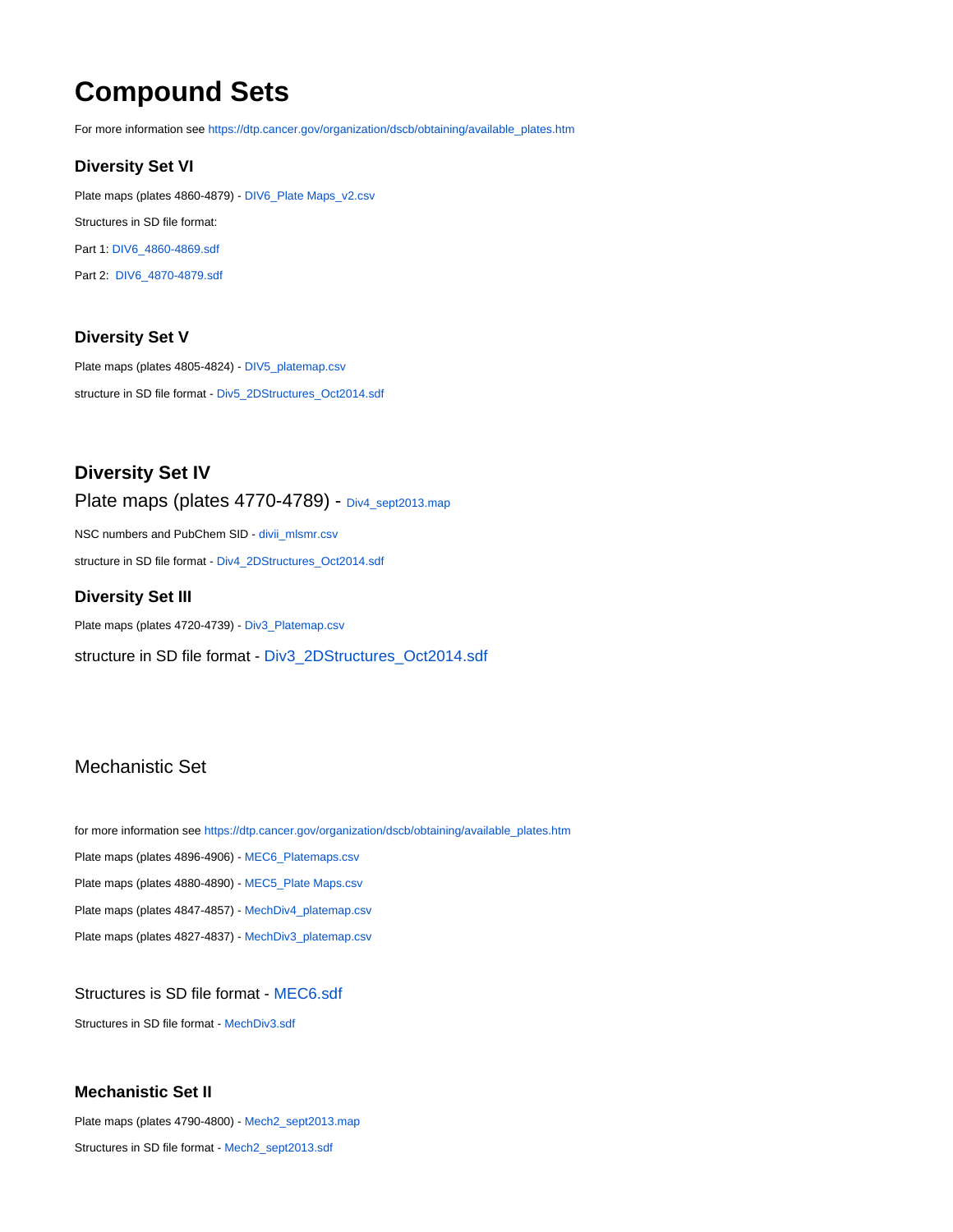# **Approved Oncology Drugs Set X**

for more information see [https://dtp.cancer.gov/organization/dscb/obtaining/available\\_plates.htm](https://dtp.cancer.gov/organization/dscb/obtaining/available_plates.htm)

Plate information in excel format

• [AODX\\_Plate Details\\_v2.xlsx](https://wiki.nci.nih.gov/download/attachments/160989212/AODX_Plate%20Details_v2.xlsx?version=1&modificationDate=1621022479000&api=v2)

Plate maps (plates 4891-4892) - [AODX\\_PlateMaps.csv](https://wiki.nci.nih.gov/download/attachments/160989212/AODX_PlateMaps.csv?version=1&modificationDate=1604944851000&api=v2)

Structures in SD file format - [AODX.sdf](https://wiki.nci.nih.gov/download/attachments/160989212/AODX.sdf?version=1&modificationDate=1604944863000&api=v2)

#### **Approved Oncology Drugs Set IX**

for more information see [https://dtp.cancer.gov/organization/dscb/obtaining/available\\_plates.htm](https://dtp.cancer.gov/organization/dscb/obtaining/available_plates.htm)

Plate information in excel format

• AOD9 PlateDetails.xlsx

Plate maps (plates 4891-4892) - [AOD9\\_Plate Maps\\_17DEC18.csv](https://wiki.nci.nih.gov/download/attachments/160989212/AOD9_Plate%20Maps_17DEC18.csv?version=1&modificationDate=1545138075000&api=v2)

Structures in SD file format - [AOD9.sdf](https://wiki.nci.nih.gov/download/attachments/160989212/AOD9.sdf?version=1&modificationDate=1545155107000&api=v2)

#### **Approved Oncology Drugs Set VIII**

for more information see [https://dtp.cancer.gov/organization/dscb/obtaining/available\\_plates.htm](https://dtp.cancer.gov/organization/dscb/obtaining/available_plates.htm)

Plate information in excel format

- [AOD8\\_4858.xlsx](https://wiki.nci.nih.gov/download/attachments/160989212/AOD8%20-%20Plate%201.xlsx?version=1&modificationDate=1492515093000&api=v2) Plate 1
- [AOD8\\_4859.xlsx](https://wiki.nci.nih.gov/download/attachments/160989212/AOD8%20-%20Plate%202.xlsx?version=1&modificationDate=1492515129000&api=v2)  Plate 2

Plate maps (plates 4858-4859) - [AOD8\\_map.csv](https://wiki.nci.nih.gov/download/attachments/160989212/AOD8_PlateMaps.csv?version=1&modificationDate=1492515193000&api=v2)

Structures in SD file format - [AOD8\\_structures\\_corrected.sdf](https://wiki.nci.nih.gov/download/attachments/160989212/AOD8_structures_corrected.sdf?version=1&modificationDate=1510673148000&api=v2)

NCI60 data - [AOD8\\_NCI60.csv](https://wiki.nci.nih.gov/download/attachments/160989212/AOD8_NCI60.csv?version=2&modificationDate=1545155241000&api=v2)

#### **Approved Oncology Drugs Set VII**

for more information see [https://dtp.cancer.gov/organization/dscb/obtaining/available\\_plates.htm](https://dtp.cancer.gov/organization/dscb/obtaining/available_plates.htm)

Plate information in excel format

- [AOD7\\_4845\\_Plate1.xlsx-](https://wiki.nci.nih.gov/download/attachments/160989212/AOD7_4845_Plate1.xlsx?version=1&modificationDate=1454330057000&api=v2) Plate 1
- [AOD7\\_4846\\_Plate2.xlsx](https://wiki.nci.nih.gov/download/attachments/160989212/AOD7_4846_Plate2.xlsx?version=1&modificationDate=1454330096000&api=v2)  Plate 2

Plate maps (plates 4845-4846) - [AOD7\\_map.csv](https://wiki.nci.nih.gov/download/attachments/160989212/AOD7_map.csv?version=1&modificationDate=1454330357000&api=v2)

Structures in SD file format - [AOD7\\_Structures.sdf](https://wiki.nci.nih.gov/download/attachments/160989212/AOD7.sdf?version=1&modificationDate=1462382793000&api=v2)

NCI60 data - [AOD7\\_NCI60.csv](https://wiki.nci.nih.gov/download/attachments/160989212/AOD7_NCI60.csv?version=1&modificationDate=1458059867000&api=v2)

### **Approved Oncology Drugs Set VI**

for more information see [https://dtp.cancer.gov/organization/dscb/obtaining/available\\_plates.htm](https://dtp.cancer.gov/organization/dscb/obtaining/available_plates.htm)

Plate information in excel format

- **[AOD6\\_Plate 4825.xlsx-](https://wiki.nci.nih.gov/download/attachments/160989212/AOD6_Plate%204825.xlsx?version=1&modificationDate=1430484142000&api=v2) Plate 1**
- [AOD6\\_Plate 4826.xlsx](https://wiki.nci.nih.gov/download/attachments/160989212/AOD6_Plate%204826.xlsx?version=1&modificationDate=1430484170000&api=v2) Plate 2

Plate maps (plates 4825-4826) - [AOD6\\_map.csv](https://wiki.nci.nih.gov/download/attachments/160989212/load_AOD6.csv?version=1&modificationDate=1430484207000&api=v2)

Structures in SD file format - [AOD6\\_Structures.sdf](https://wiki.nci.nih.gov/download/attachments/160989212/AOD6_Structures.sdf?version=1&modificationDate=1430484258000&api=v2)

#### **Approved Oncology Drugs Set V**

for more information see [https://dtp.cancer.gov/organization/dscb/obtaining/available\\_plates.htm](https://dtp.cancer.gov/organization/dscb/obtaining/available_plates.htm)

Plate maps (plates 4803-4804) - [ApprovedOncDrugs\\_5\\_PlateMap.csv](https://wiki.nci.nih.gov/download/attachments/160989212/ApprovedOncDrugs_5_PlateMap.csv?version=1&modificationDate=1407867459000&api=v2)